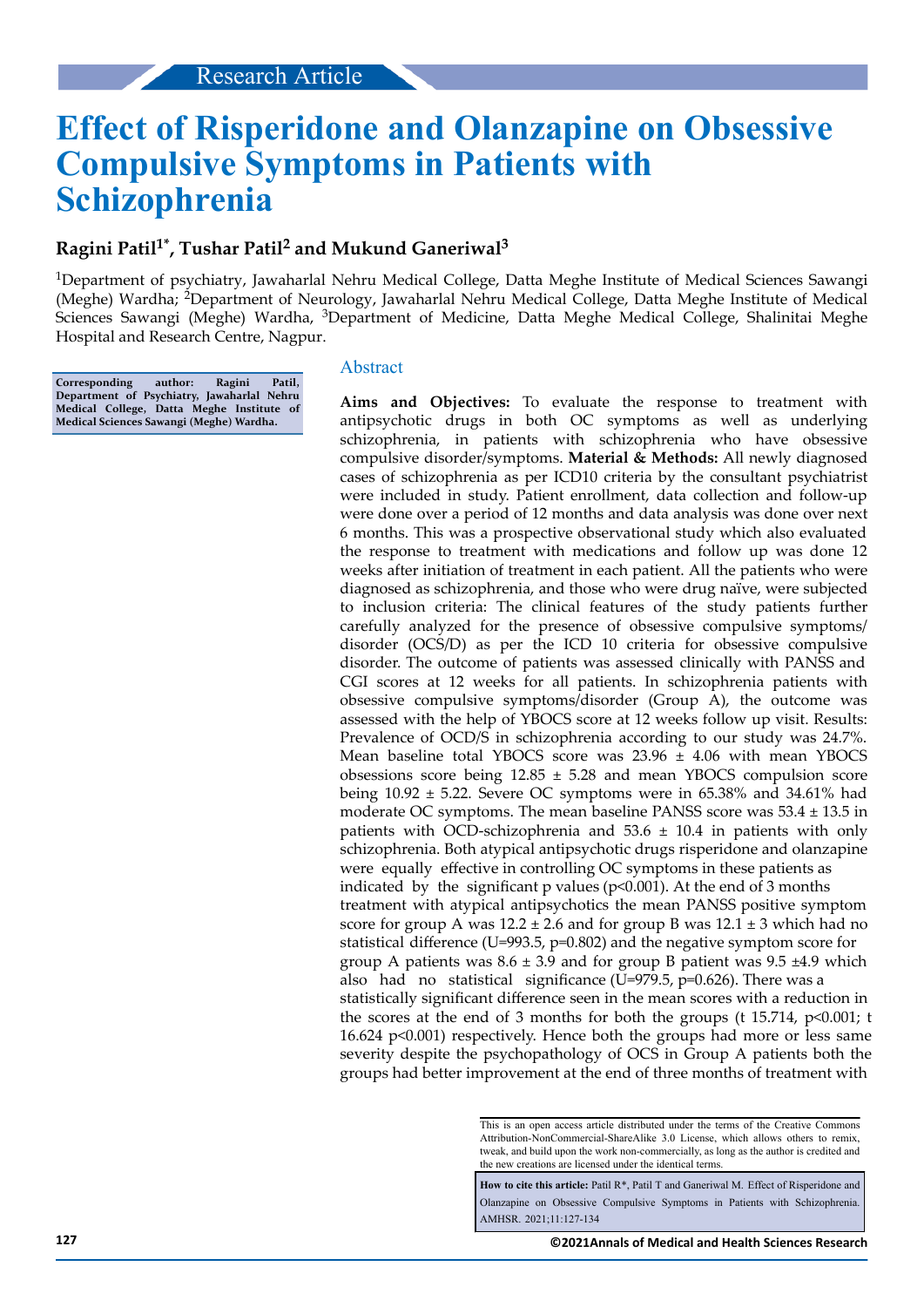no statistical difference(u=810,p=0.064) in two groups. **Conclusion:** The prevalence of OCD in schizophrenia was 24.7%. At the end of 3 months there was a marked reduction in obsessive compulsive symptoms on YBOCS on treatment with both Risperidone and Olanzapine.

# **Introduction**

The Obsessive-Compulsive (OC) phenomenon in schizophrenia has been extensively described and debated over the years. Co-occurrence of Obsessive–Compulsive Symptoms (OCS) and psychotic illness was first recognized over a century ago. [1] In the early years, it was believed tShat these affective and anxiety symptoms are a reactive manifestation to the perceived external or internal stressors.  $[2]$ 

The revival in interest in this area in recent years is a result of increased recognition of higher comorbidity rates and emergence or exacerbation of OC symptoms during treatment of psychosis with the atypical antipsychotics.  $[3, 4]$ There is an increasing evidence to point towards the fact that patients with OC symptoms disorder and schizophrenia (recently termed "schizo-obsessive" may represent a special category of the schizophrenia population. [5, 6]

Conventional first-generation antipsychotic medications are generally ineffective in the treatment of patients with OC schizophrenia. However, a number of recent treatment studies and anecdotal case reports have shown an adjunctive Selective Serotonin Reuptake Inhibitor (SSRI) may be an effective intervention. Furthermore, since the introduction of Second Generation Antipsychotic (SGA) medication there has been emergence of clinical evidence suggesting development of de novo or exacerbation of pre-existing obsessions and compulsive symptoms in well-established schizophrenia. <sup>[4]</sup> Thus there is a need of a study addressing these issues.

The issue is affected by lack of exact prevalence, especially in Indian population; the association of these symptoms with types of schizophrenia; the effect of OC symptoms on over all prognosis and outcome of these patients with treatment modalities including drugs and psychotherapy, thus strongly pointing towards need of a study addressing these issues.

Hence, the aim of our study is to evaluate the response to treatment with antipsychotic drugs in both OC symptoms as well as underlying schizophrenia, in patients with schizophrenia who have obsessive compulsive disorder/ symptoms.

# **Material and Methods**

The study was approved by the Institutional Ethics committee of the parent institute. All participants were informed about the study protocol, clinical evaluation and the treatments involved in the study. Written informed consent was obtained from all participants. The study was performed in accordance with the provisions of the Declaration of

Helsinki. This was Prospective observational study. Cases were enrolled from the patients attending outpatient clinic and patients admitted in the department of Psychiatry of a tertiary care teaching hospital.

#### **Study population and sample size**

All newly diagnosed cases of schizophrenia as per ICD10 criteria by the consultant psychiatrist were included in study.

There are approximately 350 newly diagnosed cases of schizophrenia per year. 30% of these patients who were drug naïve were selected after fulfilling the inclusion and exclusion criteria. The patients were enrolled after obtaining a written informed consent. Thus sample size calculated was therefore 105 new cases of schizophrenia.

## **Duration of study**

Patient enrolment, data collection and follow-up were done over a period of 12 months and data analysis was done over next 6 months. Thus total duration of study was 18 months. This was a prospective observational study which also evaluated the response to treatment with medications and follow up was done 12 weeks after initiation of treatment in each patient.

#### **Selection of cases**

All patients attending outpatient clinic of department of Psychiatry and all patients admitted in the department of Psychiatry in the study duration were evaluated for features of schizophrenia as per ICD 10 criteria, which are as follows: All the patients who were diagnosed as schizophrenia, and those who were drug naïve, were subjected to following inclusion criteria.

## **Inclusion criteria**

- Age group: Above 18 years.
- Clinically diagnosed cases of schizophrenia as per ICD10 criteria.
- No previous exposure to antipsychotic medications (drug naive).
- Informed consent of patient.

### **Exclusion criteria**

The exclusion criteria were as follows:

- Patients having other medical comorbidities.
- Patients already diagnosed as having psychiatric illness and on medications.
- Already diagnosed cases of schizophrenia on treatment.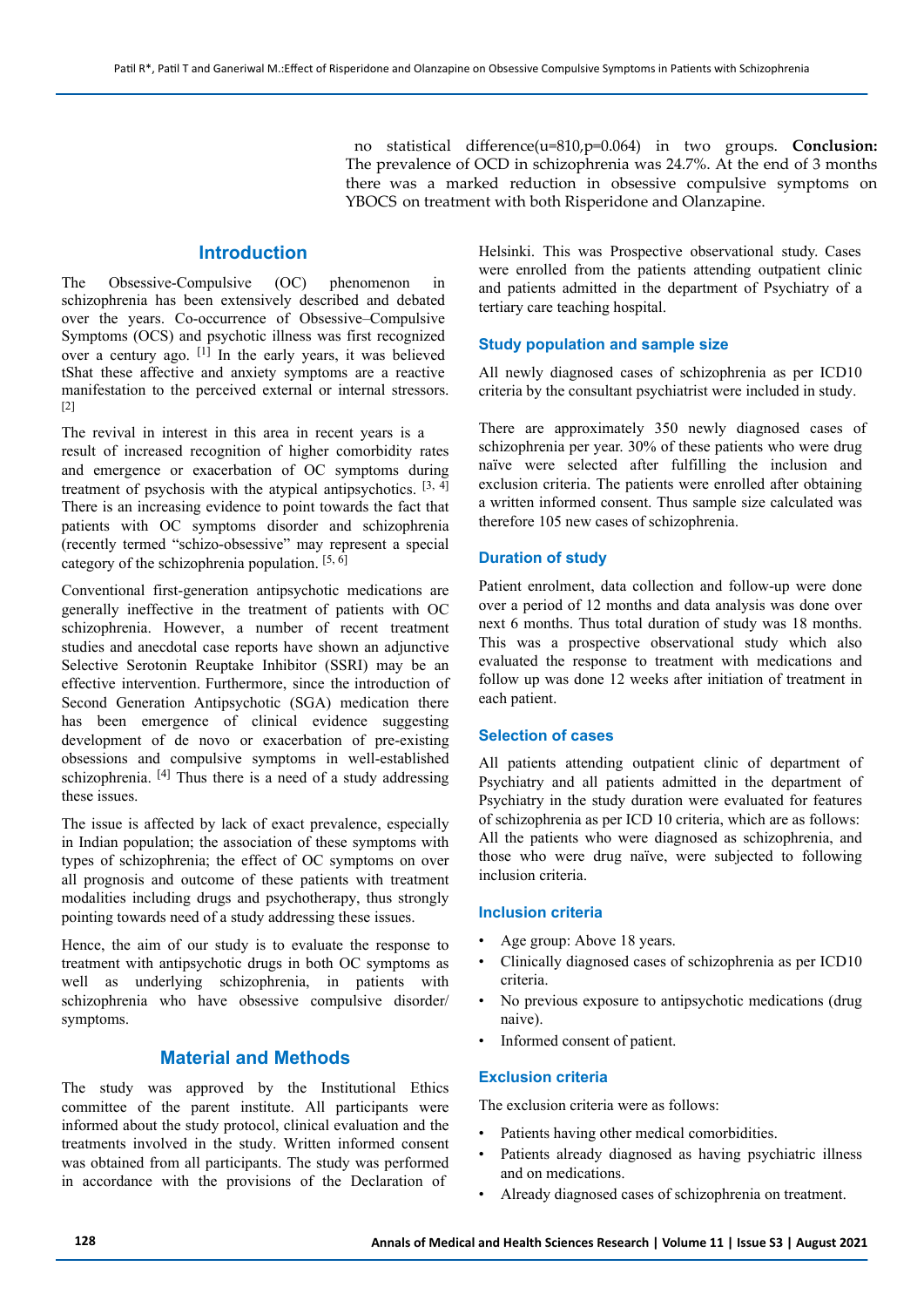Patients with drug naïve schizophrenia fulfilling above criteria were included in the study. Written informed consent to participate in the study was taken from the patient's relatives, prior to enrolment. Complete history taking and thorough clinical evaluation was done in each patient as per protocol. The clinical features of the study patients further carefully analysed for the presence of obsessive compulsive symptoms / disorder (OCS/D) as per the ICD 10 criteria for obsessive compulsive disorder.

Out of the 105 schizophrenia patients included in our study, 26 patients satisfied the ICD10 diagnostic criteria for obsessive compulsive disorder. Thus the patients were divided into flowing two groups:

**Group A:** Patients of schizophrenia with obsessive compulsive symptoms/disorder (n=26).

**Group B:** Patients of schizophrenia without obsessive compulsive symptoms/disorder (n=79).

A semi structured proforma was used to collect information on the various demographic variables, phenomenological factors such as duration of schizophrenia, duration of OCD/ OCS, number of hospitalizations for the same and scales pertaining to the aims of the study. Severity of schizophrenia symptoms was assessed with The Positive and Negative Symptoms Scale (PANSS), severity of OCD was assessed on YBOCS and global severity and improvement was assessed using CGI scale.

## **Outcome measures**

The outcome of patients was assessed clinically with PANSS and CGI scores at 12 weeks for all patients. In schizophrenia patients with obsessive compulsive symptoms/ disorder (Group A), the outcome was assessed with the help of YBOCS score at 12 weeks follow up visit.

### **Statistical analysis**

All categorical variables were expressed as numbers and percentages. Continuous variables were expressed as mean ± standard deviation. Comparison of categorical variables between the two groups was done with Pearson's chi square test. Fisher's exact test was used for small numbers. Continuous variables were compared between the two groups with the student's t test for two independent samples. Mann Whitney U test was used for nonparametric data. Continuous variables at baseline and three months follow up were compared using paired t test for related samples.

# **Results and Discussion**

We studied 105 adult drug naive patients of schizophrenia diagnosed as per ICD10 criteria. These patients were evaluated for presence of obsessive compulsive disorder/ symptoms. The severity of schizophrenia was estimated by PANSS, whereas the severity of OCD/S was studied by the Yale-Brown Obsessive-Compulsive Scale (Y-BOCS). Patients with schizophrenia were divided into those with and without OCD/S. Various clinical features were studied between the two groups. Patient outcome was assessed with PANSS, YBOCS and Clinical Global Impressions (CGI) scale scores at 12 weeks follow up.

## **The results of our study and their significance are discussed.**

We evaluated 105 patients with schizophrenia, out of whom 26 patients had OCD/S. Thus the prevalence of OCD/S in schizophrenia according to our study was 24.7% [Table 1]. Our finding correlated with the previous studies which noted the prevalence of OCD in Schizophrenia to be ranging from  $25\% - 26.7\%$ .  $[5, 6]$  The trend in the prevalence of OC phenomenon in schizophrenia is evolving since the coexistence of OCD and schizophrenia was first reported. The prevalence varied from as low as 1% to as high as 46%.The initial studies in the early 20th century showed that the prevalence rates were as low as 1% to 3.5%. [7-9] After the introduction of DSM criteria in the 80s, the proportion was steadily increasing. Using the DSM criteria several researchers have found the prevalence of OCS/D in patients of schizophrenia to be ranging from 10%-13%. [10-15] Rabe-Jablonska also found obsessive symptoms in 13% of adolescent schizophrenia patients. [14, 15] Initially, it was believed that the neurotic OC features work as a defense mechanism against frank psychotic manifestations. These early theories were based upon Freudian psychoanalysis. Several studies have now shown that the interaction of serotonin, dopamine and glutaminergic pathways is involved in the OC symptoms seen in schizophrenia.

| Table 1: Prevalence of OCD/S in schizophrenia. |                                      |           |  |  |
|------------------------------------------------|--------------------------------------|-----------|--|--|
| Group A<br>Schizophrenia with OCD              | Group B<br>Schizophrenia without OCD | Total (n) |  |  |
| 26(24.7%)                                      | 79(75.2%)                            | 105       |  |  |

The above table shows that the mean baseline total YBOCS score was  $23.96 \pm 4.06$  in our study with mean YBOCS obsessions score being  $12.85 \pm 5.28$  and mean YBOCS compulsion score being  $10.92 \pm 5.22$ . The severity of obsessive compulsive symptoms can be defined on the basis of the total YBOCS score as: subclinical (YBOCS score 0-7); mild (YBOCS score 8-15); moderate (YBOCS score 16-23);

severe (YBOCS score 24-31); and extreme (YBOCS score 32-40). [11] In our study, out of 26 patients having OCD/S with schizophrenia, 17 (65.38%) patients had severe OC symptoms and 9 (34.61%) patients had moderate OC symptoms. In our study, out of 26 patients having OCD/S with schizophrenia, 65.38% (17 patients) had severe OC symptoms and 34.61% (9 patients) had moderate OC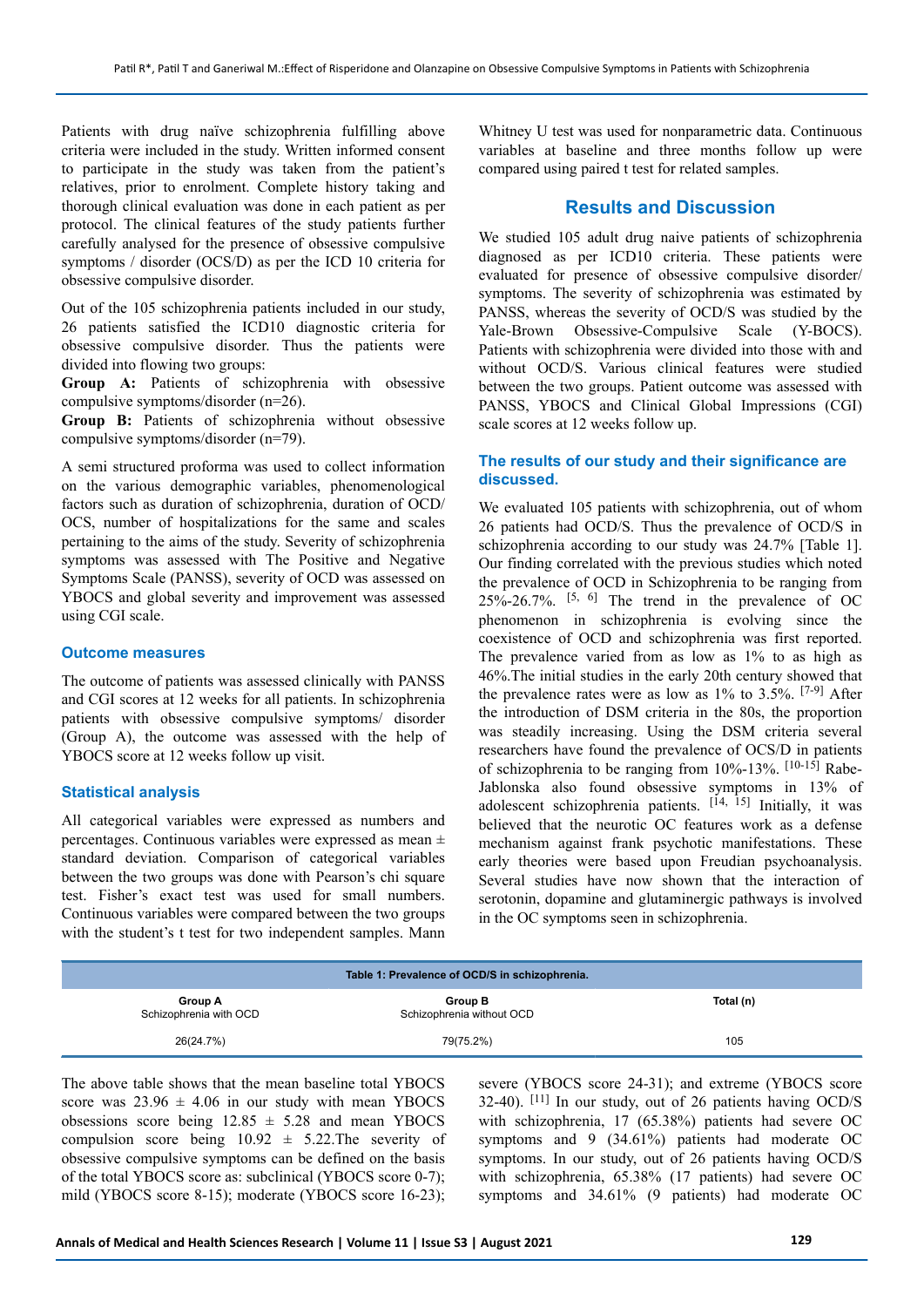symptoms [Table 2]. Our findings were on higher side to several previous studies where the mean baseline severity on OCD on YBOCS was in a range of  $14 \pm 6.3$  to  $17.3\pm 4.9$ .  $[16,17]$  A slightly higher mean total score was found by Agrawal et al  $^{[18]}$  at 30.3  $\pm$  4.9 whereas most studies have reported the mean total YBOCS score to be ranging from about 14 to 20. Researchers like GulcanGulec et al found a baseline mean YBOCS score of  $16.75 \pm 11.64$ . MJ Lee et al have observed baseline YBOCS score of  $14.00 \pm 6.34$ , de Haan et al found mean baseline YBOCS score of  $17.7 \pm 9.1$ whereas Hemrom et al found it to be  $17.7 \pm 9.1$  respectively. [16,17,11]

| Table 2: Severity of OC symptoms as per YBOCS scores at baseline. |       |                           |  |  |
|-------------------------------------------------------------------|-------|---------------------------|--|--|
| <b>Baseline YBOCS score</b>                                       | Mean  | <b>Standard deviation</b> |  |  |
| YBOCS Obsessions score                                            | 12.85 | 5.28                      |  |  |
| <b>YBOCS Compulsions score</b>                                    | 10.92 | 5.22                      |  |  |
| YBOCS Total score                                                 | 23.96 | 4.06                      |  |  |

# **Severity of schizophrenia symptoms as per PANSS score in both groups at baseline**

It can be seen from the above table that the mean baseline PANSS score was  $53.4 \pm 13.5$  in patients with OCDschizophrenia and 53.6  $\pm$  10.4 in patients with only schizophrenia [Table 3]. It was also observed that the patients with OCD-schizophrenia had higher positive symptoms (mean PANSS score  $17.1 \pm 4.5$ ) than schizophrenia patients without OCD (mean PANSS score  $15.1 \pm 4.4$ ). The mean negative symptom score for group A patient was  $10.7 \pm 8.5$ and that for group B patient was  $11.8 \pm 9.2$  which had no statistical significance.(t=-0.527, p 0.599).

| Table 3: Comparison of PANSS scores at baseline in both groups. |                  |                  |                |              |       |         |  |
|-----------------------------------------------------------------|------------------|------------------|----------------|--------------|-------|---------|--|
| <b>Baseline PANSS</b><br>score                                  | Group A $(n=26)$ | Group B $(n=79)$ |                | Sum of ranks |       | P value |  |
|                                                                 | [Mean ± SD]      | [Mean ± SD]      | <b>Group A</b> | Group        | value |         |  |
| Positive symptoms<br>score                                      | $17.1 \pm 4.5$   | $15.1 \pm 4.4$   | 1619           | 3946         | 786   | 0.072   |  |
| Negative<br>symptoms score                                      | $9.6 \pm 7.2$    | $117 + 92$       | 1354           | 4211         | 1003  | 0.802   |  |
| General symptoms<br>score                                       | $25.5 \pm 4.6$   | $26.8 \pm 4.1$   | 1142.5         | 4422.5       | 791.5 | 0.079   |  |
| PANSS Total score                                               | $52.3 \pm 12.8$  | $54.1 \pm 10.3$  | 1270.5         | 4294.5       | 919.5 | 0.424   |  |

The general symptom score for group A and group B patient was  $25.5 \pm 4.6$  and  $26.8 \pm 4.1$  respectively which also had no statistical significance (t-1.268, p 0.208). Agarwal et al found the mean PANSS scores in patients of schizophrenia with OCD to be  $54.8 \pm 8.6$ , <sup>[18]</sup> MJ Lee et al reported the scores as 61.4  $\pm$  14.78, <sup>[17]</sup> whereas a higher mean of 86.7  $\pm$  20.0 has been reported.

Our findings are in keeping with the above researchers. Furthermore, we also observed the association between positive schizophrenia symptoms and OCD in schizophrenia where most of the patients with paranoid symptoms had OC symptoms. Such a correlation has also been observed in previous studies. [19, 20]

# **Clinical outcome of patients in both Groups at the end of 3 months on treatment**

All the patients in both the groups were treated with atypical antipsychotic medications Tab risperidone (2mg to 6 mg) or

Tab olanzapine (5 mg -20mg) which were available from the hospital dispensary. There was nearly an equal proportion in both groups for both the oral drugs [Table 4].

However, it is important to note that none of the patients in the OCD-schizophrenia group required electroconvulsive therapy or shifting to typical antipsychotics which was seen in nearly 10% of the patients requiring the same in the schizophrenia group without OCS.

This also shows good tolerability and efficacy of both risperidone and olanzapine in schizophrenia patients with OCD/S.

Various previous research has also found atypical antipsychotics to be effective in symptomatic improvement of OC symptoms in schizophrenia patients with co morbid  $OCD/S$ <sup>[21]</sup>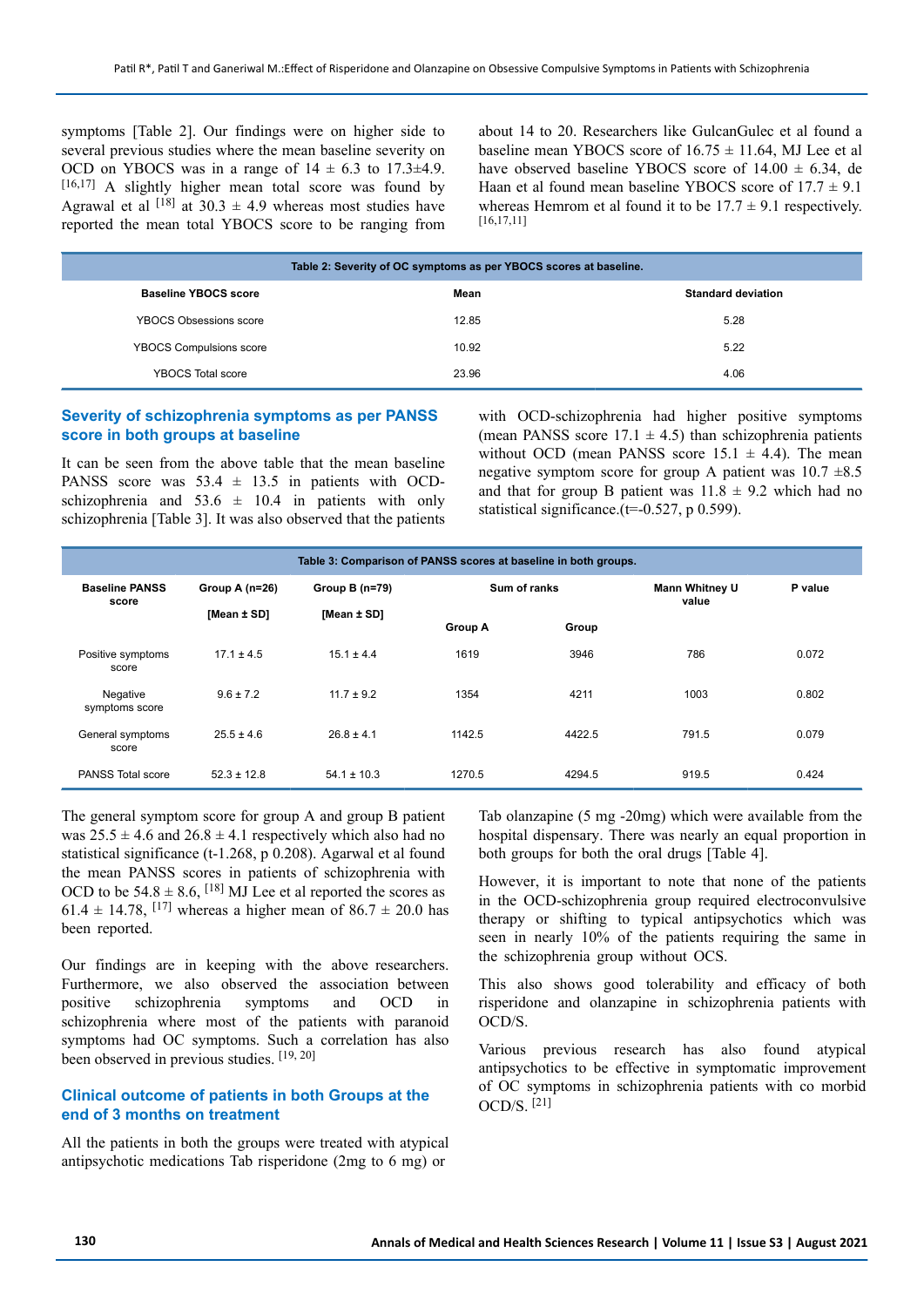|                                     | Table 4: Outcome on treatment    |                  |
|-------------------------------------|----------------------------------|------------------|
| Patientstreatment                   | Group A $(n=26)$                 | Group B $(n=79)$ |
|                                     | 1. Oral Antipsychotic Medication |                  |
| Risperidone                         | 14 (53.8%)                       | 45 (57%)         |
| Olanzapine                          | 12 (46.2%)                       | 34 (43%)         |
| Shift to haloperidol                | $0(0\%)$                         | $8(10.1\%)$      |
| 2. Electro Convulsive Therapy (ECT) | $0(0\%)$                         | $9(11.4\%)$      |

# **Improvement of patients in Group A on YBOCS at the end of 3 months**

When the patients of OC with schizophrenia were assessed for improvement in their OC symptoms on the YBOCS scale at the end of 3 months then a statistically significant difference was noted on the YBOCS obsession score( $t=12.359$ ,  $p<0.001$ ), YBOCS compulsion score( $t=9.29$ ,  $p<0.001$ ),and total YBOCS score( $t=24.154$ ,  $p<0.001$ ) from the baseline scores Agrawal et al observed the mean YBOCS score at 12 weeks follow up to be  $14.1 \pm 10.9$  from  $30.3 \pm 4.9$ at baseline [Table 5]. [18]

| Table 5: Improvement of patients in group A on YBOCS. |                       |                   |         |         |                            |
|-------------------------------------------------------|-----------------------|-------------------|---------|---------|----------------------------|
| Parameter                                             | <b>Baseline score</b> | Score at 3 months | t value | P value | 95% confidence<br>interval |
| YBOCS Obsessions<br>score                             | $1285 + 528$          | $7.27 + 3.32$     | 12.36   | < 0.001 | 4.648 to 6.506             |
| <b>YBOCS Compulsions</b><br>score                     | $10.92 \pm 5.22$      | $6.42 \pm 3.26$   | 9.29    | < 0.001 | 3.502 to 5.498             |
| YBOCS Total score                                     | $23.96 \pm 4.06$      | $13.73 \pm 2.45$  | 24.15   | < 0.001 | 9.358 to 11.103            |

Furthermore, it was observed that, out of 26 patients having OCD with schizophrenia, 18(69.23%) patients had mild OC symptoms and 8 (30.76%) patients had moderate OC symptoms. No patient had severe OC symptoms. Our findings were on the higher side at baseline and after 3 months but there was a significant reduction of symptoms on treatment with antipsychotics

# **Improvement of patients in Group A on YBOCS after treatment with APDs at the end of 3 months**

The comparison of mean YBOCS score at baseline and after three months in patients having OCD with schizophrenia showed that both atypical antipsychotic drugs risperidone and olanzapine were equally effective in controlling OC symptoms in these patients as indicated by the significant p values ( $p$ <0.001) [Table 6]. There was no worsening of OC symptoms found in these patients as both drugs have been known to cause worsening or de novo OCS. We found that the symptoms reduced significantly and hence an antiobsessive agent was not required. In some of previous studies, symptomatic improvement in the OC features on treatment with atypical antipsychotics has been observed. For example, Jacobson et al observed symptomatic improvement in OC symptoms in patients treated with risperidone. [21] OCS that is part of a psychotic process has been successfullytreated with clozapine monotherapy. A metaanalysis has also shown that risperidone and haloperidol significantly improve the refractory OC symptoms in OCS with schizophrenia. Agrawal et al have shown significant improvement in OC features in these patients with fluoxetine. [18] Seed at et al also observed that the second generation antipsychotics were more frequently used for patients in OCD with schizophrenia compared to pure schizophrenia patients. [11] However, there are is no randomized controlled trial comparing risperidone and Olanzapine for controlling OC symptoms in comorbid OCD and schizophrenia.

|             | Table 6: Efficacy of APDs in improvement in O C symptoms from baseline as per YBOCS. |                                      |         |         |                             |  |  |
|-------------|--------------------------------------------------------------------------------------|--------------------------------------|---------|---------|-----------------------------|--|--|
| Drug        | <b>Baseline score(mean</b><br>± SD)                                                  | Score at 3 months<br>(mean $\pm$ SD) | t value | p value | 95 % Confidence<br>Interval |  |  |
|             |                                                                                      | <b>YBOCS Obsessions</b>              |         |         |                             |  |  |
| Risperidone | $12.07 \pm 7.04$                                                                     | $6.93 \pm 4.37$                      | 6.395   | < 0.001 | 3.405 to 6.88               |  |  |
| Olanzapine  | $13.75 \pm 1.76$                                                                     | $7.67 \pm 1.49$                      | 23.41   | < 0.001 | 5.511 to 6.655              |  |  |
|             |                                                                                      | <b>YBOCS Compulsions</b>             |         |         |                             |  |  |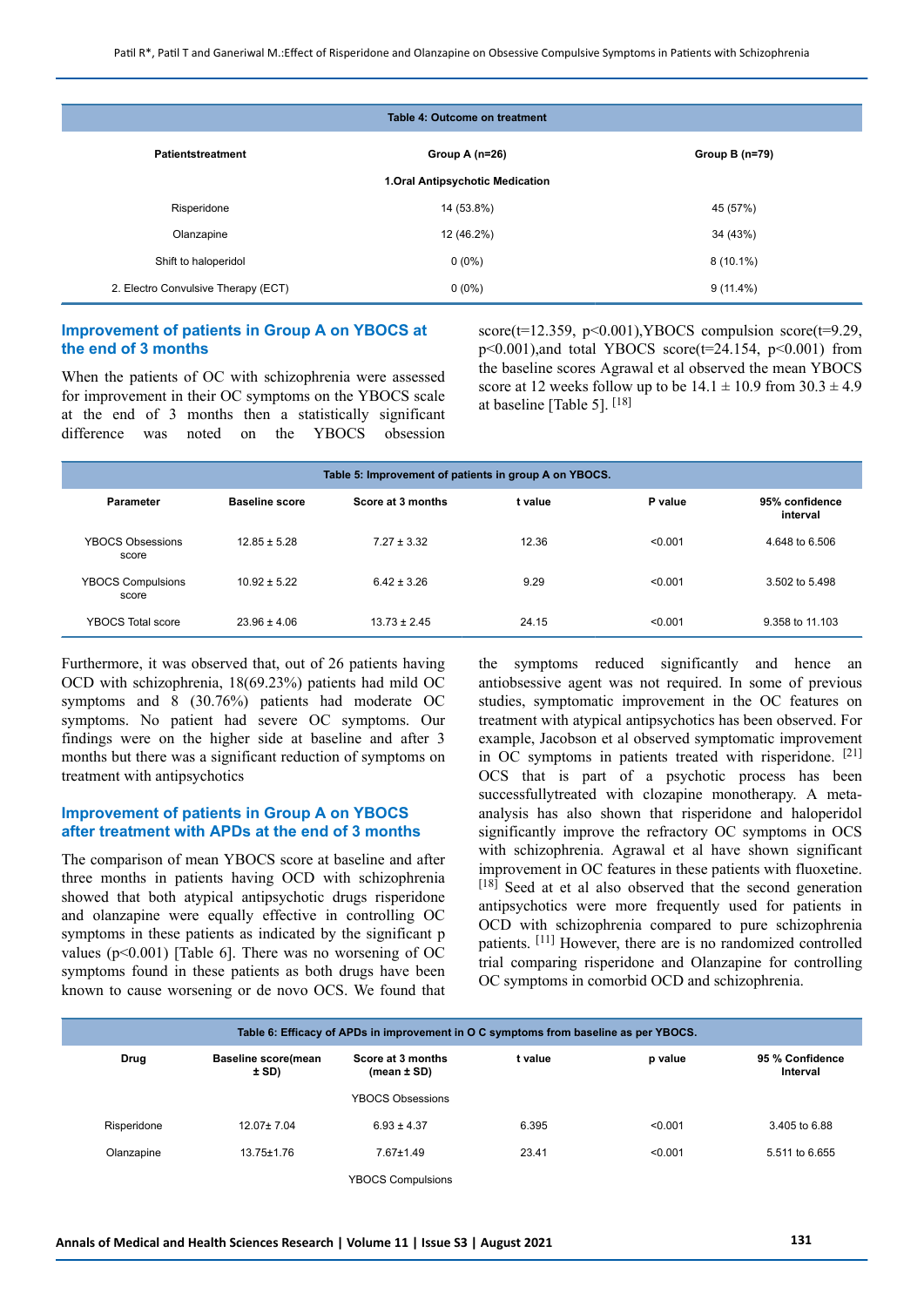| Risperidone | $10.57 \pm 6.22$ | $6.36 \pm 3.81$          | 6.048 | < 0.001 | 2.709 to 5.72    |
|-------------|------------------|--------------------------|-------|---------|------------------|
| Olanzapine  | $11.33 \pm 3.98$ | $6.50 \pm 2.64$          | 7.071 | < 0.001 | 3.329 to 6.338   |
|             |                  | <b>YBOCS Total Score</b> |       |         |                  |
| Risperidone | 22.64±4.30       | $13.29 \pm 2.4$          | 15.4  | < 0.001 | 8.044 to 10.67   |
| Olanzapine  | 25.50±3.28       | $14.25 \pm 2.52$         | 25.23 | < 0.001 | 10.268 to 12.232 |

# **Improvement of patients in both Groups on PANSS at the end of 3 months**

At the end of 3 months treatment with atypical antipsychotics the mean PANSS positive symptom score for group A was  $12.2 \pm 2.6$  and for group B was  $12.1 \pm 3$  which had no statistical difference (U=993.5,  $p=0.802$ ) and the negative symptom score for group A patients was  $8.6 \pm 3.9$  and for group B patient was  $9.5 \pm 4.9$  which also had no statistical significance (U=979.5, p=0.626) [Table 7]. On the other hand the mean general symptom score at 3 months follow up in group B (22.8  $\pm$  3.6) was significantly higher than that in group A (20.8  $\pm$  2.4) [U=661.5, p=0.006]. Similarly, the mean total PANSS score at 3 months follow up in group B  $(43.3 \pm 6.3)$  was significantly higher than that in group A(39.7  $\pm$  6.5) [U=698.5, 0.015]. Thus, our data shows that the response of general schizophrenia symptoms and overall total schizophrenia symptoms to atypical antipsychotics was better in patients having comorbid OCD and schizophrenia than patients having schizophrenia alone.

| Table 7: PANSS score of both groups at 3 months. |                  |                |                |                |                                |         |  |
|--------------------------------------------------|------------------|----------------|----------------|----------------|--------------------------------|---------|--|
| PANSS score at 3<br>months                       | Group A $(n=26)$ | Group B (n=79) | Sum of ranks   |                | <b>Mann Whitney U</b><br>value | p value |  |
|                                                  | [Mean ± SD]      | [Mean ± SD]    | <b>Group A</b> | <b>Group B</b> |                                |         |  |
| Positive symptoms<br>score                       | $12.1 \pm 2.6$   | $12.1 \pm 3$   | 1411.5         | 4153.5         | 993.5                          | 0.802   |  |
| Negative<br>symptoms score                       | $8.1 \pm 3.2$    | $9.5 \pm 4.8$  | 1330           | 4234.5         | 979.5                          | 0.626   |  |
| General symptoms<br>score                        | $20.8 \pm 2.4$   | $22.8 \pm 3.6$ | 1012.5         | 4552.5         | 661.5                          | 0.006   |  |
| PANSS Total score                                | $39.7 \pm 6.5$   | $43.3 \pm 6.3$ | 1049.5         | 4515.5         | 698.5                          | 0.015   |  |

Thus the above two tables show that there is significant improvement in the positive and negative symptoms of schizophrenia in all the study patients. Furthermore, the

general symptom score is significantly low in schizophrenia patients with OCD/S compared to pure schizophrenia patients [Table 8].

| Table 8: Comparison of PANSS score at baseline and at 3 months in Schizophrenia patients (n=105) paired t test. |                                        |                                      |         |         |                            |
|-----------------------------------------------------------------------------------------------------------------|----------------------------------------|--------------------------------------|---------|---------|----------------------------|
| <b>PANSS</b>                                                                                                    | <b>Baseline score [mean</b><br>$±$ SD1 | Score at 3 months<br>$[mean \pm SD]$ | t value | P value | 95% Confidence<br>Interval |
| Positive symptoms<br>score                                                                                      | 15.64±4.502                            | $12.11 \pm 2.939$                    | 11.2    | < 0.001 | 2.9 to 4.14                |
| Negative symptoms<br>score                                                                                      | $11.50 + 9.031$                        | $9.31 \pm 4.640$                     | 4.645   | < 0.001 | 1.25 to 3.12               |
| General symptoms<br>score                                                                                       | 26.46±4.272                            | $22.33 \pm 3.444$                    | 14.12   | < 0.001 | 3.54 to 4.7                |
| PANSS Total score                                                                                               | 53.58±11.188                           | $42.43 \pm 6.458$                    | 14.7    | < 0.001 | 9.64 to 12.65              |

In a longitudinal follow up study of OC symptoms in schizophrenia, the mean PANSS score at six weeks follow up was  $72.5 \pm 24.0$  and the mean PANSS score at three years was  $65.6 \pm 15.2$ . <sup>[22]</sup> This indicates that the follow up PANSS score in our study is less than this study, showing more improvement of schizophrenia in our study. Thus our study showed that the atypical antipsychotic drugs Risperidone and Olanzapine are effective in controlling symptoms of schizophrenia as well as the associated obsessive compulsive symptoms.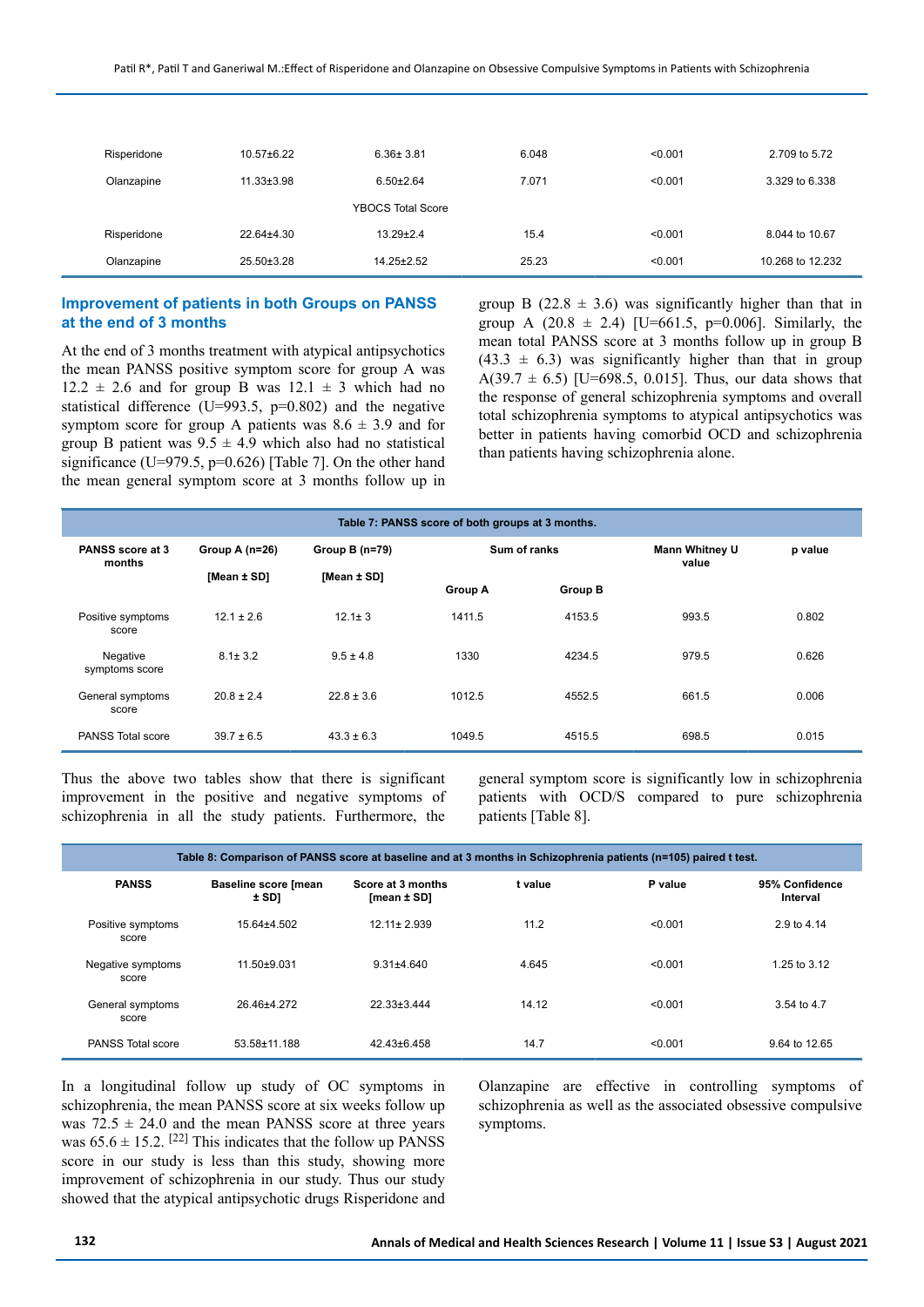## **Severity of illness as per CGI scale**

On comparing the severity of illness between the two groups as per the clinical global impression scale then there was a statistically significant difference seen in the mean scores with a reduction in the scores at the end of 3 months for both the groups ( t  $15.714$ ,  $p \le 0.001$ .; t  $16.624$   $p \le 0.001$ ) respectively. Hence both the groups had more or less same severity despite the psychopathology of OCS in Group-A patients [Table 9].

| Table 9: Severity of illness as per clinical global impression scale. |                                 |                                  |         |         |                            |
|-----------------------------------------------------------------------|---------------------------------|----------------------------------|---------|---------|----------------------------|
| <b>Groups</b>                                                         | Baseline score [mean<br>$±$ SD] | Score at 3 months<br>[mean ± SD] | t value | p value | 95% Confidence<br>Interval |
| Group A                                                               | $4.962 \pm 0.52$                | $3.269 \pm 0.45$                 | 15.71   | < 0.001 | 1.47 to 1.91               |
| Group B                                                               | $5.303 \pm 0.92$                | $3.810 \pm 1.11$                 | 16.62   | < 0.001 | 1.31 to 1.67               |

On assessing the global improvement in clinical status and behaviour of the patients as per CGI in both the groups had better improvement at the end of three months of treatment with no statistical difference( $u=810$ , $p=0.064$ ) in two groups. Also therapeutic efficacy of both Risperidone and Olanzapine did not show statistically significant difference in both the groups. Thus both the drugs were efficacious in both schizophrenia patients with OCD/S and without OCD/S [Table 10].

| Table 10: Change in CGI at 3 months in both groups. |                   |                   |         |                             |  |  |
|-----------------------------------------------------|-------------------|-------------------|---------|-----------------------------|--|--|
| CGI                                                 | Group A $(n=26)$  | Group B $(n=79)$  | p value | <b>Mann Whitney U value</b> |  |  |
| Global improvement [Mean<br>±SD1                    | $2.582 \pm 0.726$ | $2.269 \pm 0.452$ | 0.064   | 810                         |  |  |
| Sum of ranks                                        | 4404              | 1161              |         |                             |  |  |
| Efficacy Index [Mean± SD]                           | $5.769 \pm 1.608$ | $6.329 + 2.055$   | 0.227   | 892                         |  |  |
| Sum of ranks                                        | 1243              | 4322              |         |                             |  |  |

Also therapeutic efficacy of both Risperidone and Olanzapine did not show statistically significant difference in both the groups. Thus both the drugs were efficacious in both schizophrenia patients with OCD/S and without OCD/S. Similarly, Shafti et al observed that risperidone and olanzapine were both equally effective in alleviating schizophrenia symptoms as per CGI scale.  $[23]$  Riedel et al also noted improvement in schizophrenia symptoms as per CGI scale with atypical antipsychotics.  $[24]$  Thus, the observations of our study are in agreement with these two studies. Different studies on obsessive compulsive disorder  $[25, 26]$  and schizophrenia  $[27-30]$  were reviewed.

# **Conclusions**

To conclude, the prevalence of OCD in schizophrenia was 24.7%. At the end of 3 months there was a marked reduction in obsessive compulsive symptoms on YBOCS on treatment with both Risperidone and Olanzapine. Significant improvements in symptoms of schizophrenia were seen in patients of both groups as assessed by PANSS at the end of 3months on treatment with atypical antipsychotics (risperidone and olanzapine). There was significantly greater improvement in general symptom score and total PANSS score in group A patients compared to group B patients. At the end of 3 months, all patients had a significant reduction in the severity of illness and therapeutic effects with atypical antipsychotics whereas group A schizophrenia patients with

co morbid OCD/S had better global improvement in functioning as assessed by CGI.

## **References**

- 1. Bottas A, Cooke RG, Richter MA. Comorbidity and pathophysiology of obsessive-compulsive disorder in schizophrenia: is there evidence for a schizo-obsessive subtype of schizophrenia?. J Psychiatry Neurosci. 2005; 30:187-193.
- 2. Hwang MY, Kim SW, Yum SY, Opler LA. Management of schizophrenia with obsessive-compulsive features. Psychiatr Clin North Am. 2009; 32:835-851.
- 3. Khullar A, Chue P, Tibbo P. Quetiapine and Obsessive-Compulsive Symptoms (OCS): case report and review of atypical antipsychotic inducedOCS. J Psychiatry Neurosci. 2001; 26:55-59.
- 4. Alevizos B, Lykouras L, Zervas IM, Christodoulou GN. Risperidone-induced obsessive-compulsive symptoms: A series of sixcases. J Clin Psychopharmacol. 2002; 22:461-467.
- 5. Berman I, Kalinowski A, Berman SM, Lengua J, Greenet AI. Obsessive and compulsive symptoms in chronic schizophrenia. Compr Psychiatry. 1995; 36:6-10.
- 6. Eisen JL, Beer DA, Pato MT, Venditto TA, Rasmussen SA. Compulsive disorder in patients with schizophrenia or schizoaffective disorder. Am J Psychiatry. 1997; 154:271-273.
- 7. Jahrreiss W. Uber ZwangsvorstellungenimVerlauf der Schizophrenie. Arch PsychiatrNervenkr. 1926; 77:740-788.
- 8. Harrowes WM. The significance of a neurotic reaction as a precursor of schizophrenias. J Ment Sci. 1931; 77:375-407.